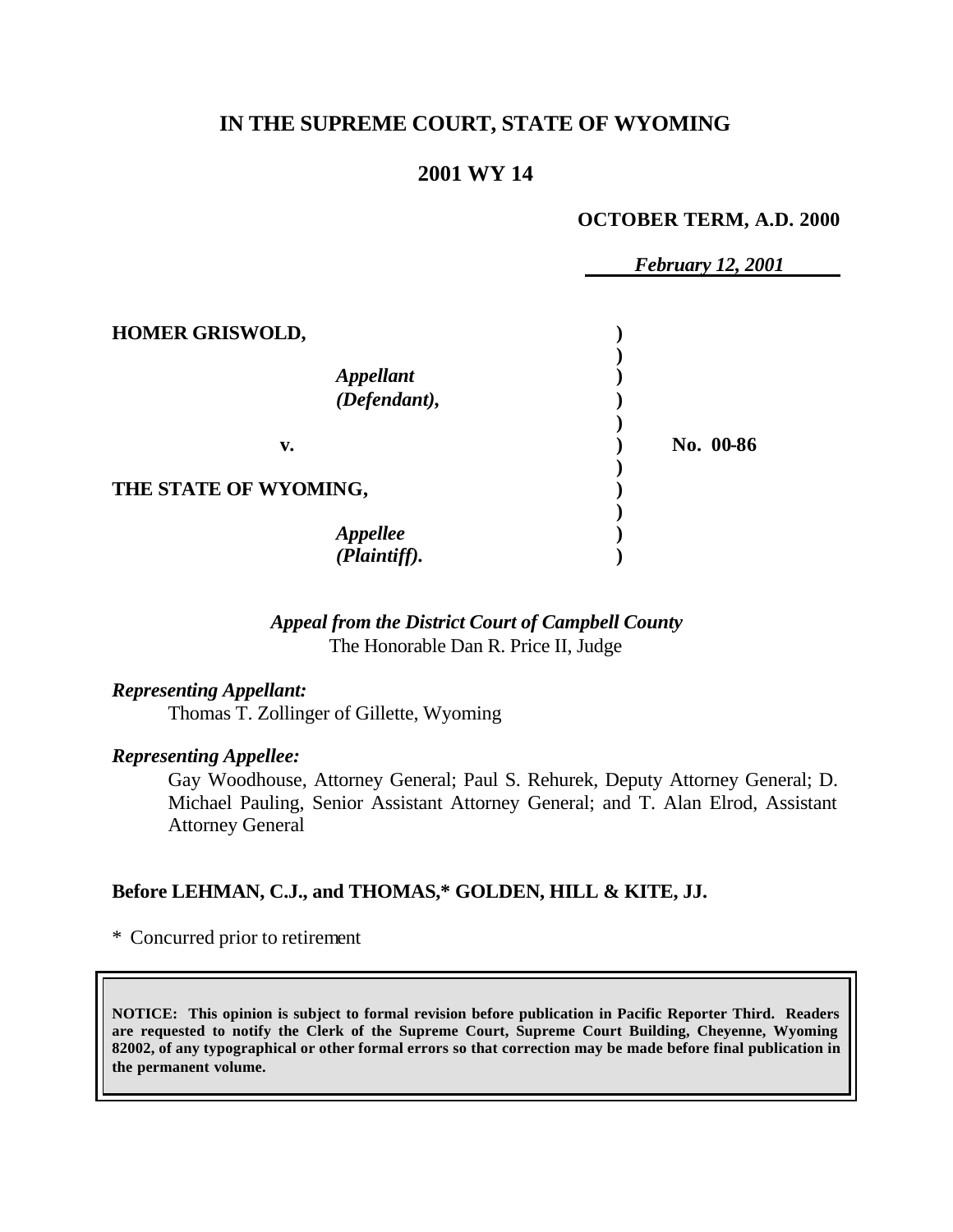KITE, Justice.

[¶1] This appeal is taken from an order denying Homer Griswold's motion for a new trial. The sole issue, presented by Mr. Griswold, is whether the trial court abused its discretion in denying his motion for a new trial based upon the discovery of evidence which was not presented at trial. We conclude that Mr. Griswold has not sustained his burden of demonstrating an abuse of discretion by the trial court. We affirm the denial of the motion for a new trial.

### **ISSUES**

[¶2] Mr. Griswold presents the following issue:

Did the court err in denying Appellant's motion for a new trial based on new evidence?

The State rephrases the issue as:

Whether the district court properly denied Appellant's motion for a new trial.

### **FACTS**

[¶3] The appellant, Mr. Griswold, was tried before a jury in the district court of Campbell County. He was convicted of ten counts of second-degree sexual assault and two counts of indecent liberties involving two minors, and he appealed. The Supreme Court affirmed the convictions in *Griswold v. State*, 994 P.2d 920 (Wyo. 1999).

[¶4] While the appeal from his conviction was pending, Mr. Griswold filed a motion for new trial pursuant to W.R.Cr.P 33(c) asserting newly discovered evidence. The evidence at issue includes documents from the Department of Family Services (DFS) which relate to two witnesses who testified at trial regarding Mr. Griswold's prior bad acts pursuant to W.R.E. 404(b). The documents were discovered by Mr. Griswold as the result of a civil case pending in the United States District Court for the District of Wyoming.

[¶5] Mr. Griswold further claims that two additional documents from DFS relating to the victims in the underlying case should be considered newly discovered evidence by this Court. He makes this argument even though the trial judge reviewed these documents *in camera* prior to the criminal trial pursuant to *Gale v. State*, 792 P.2d 570 (Wyo. 1990), and ruled that they were not relevant or exculpatory.

[¶6] The trial court issued an order which directed the Weston County district court to deliver the juvenile court file of the W.R.E. 404(b) witnesses to the Campbell County district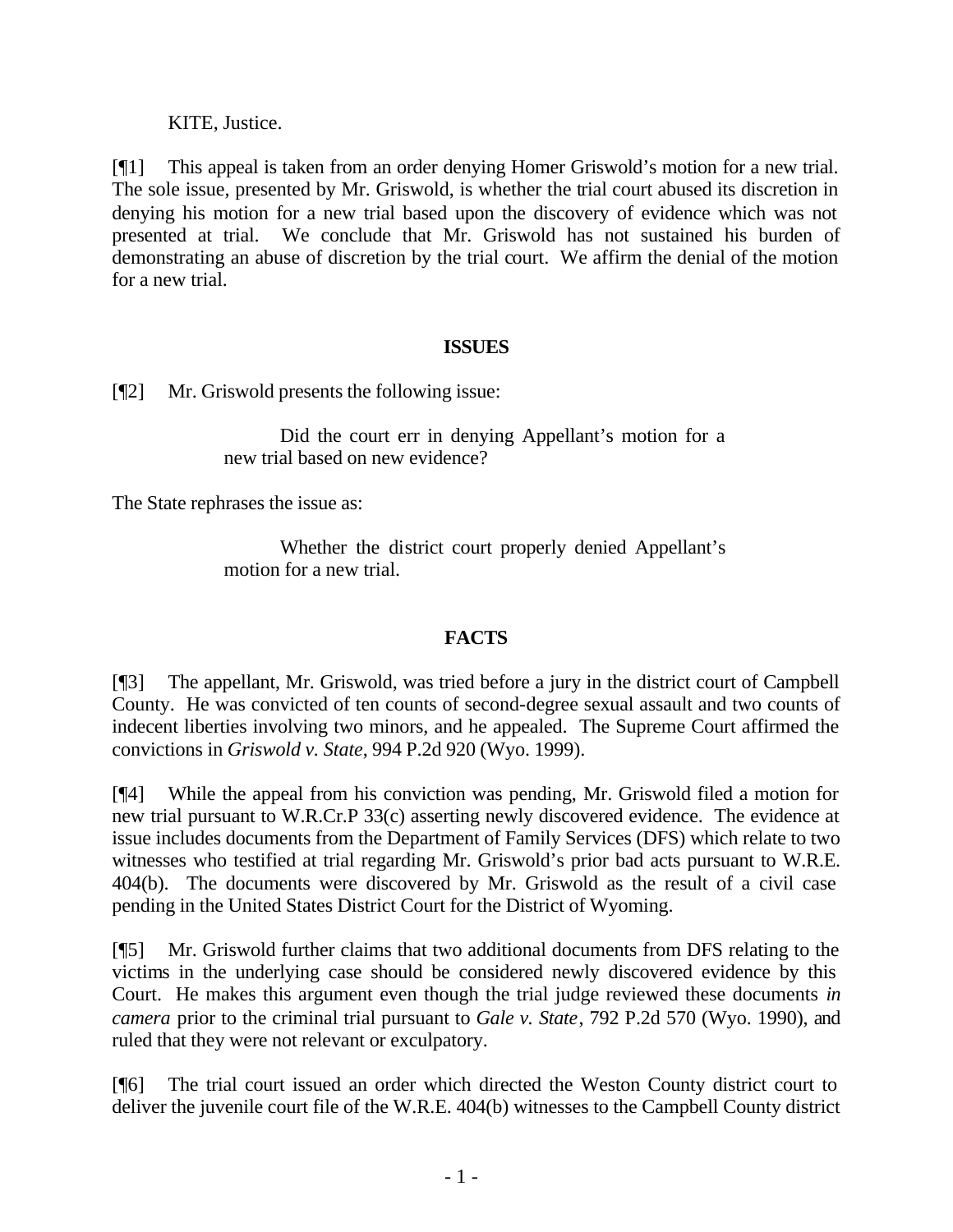court. Upon *in camera* examination of the juvenile court file, the trial court found that nearly all of the alleged newly discovered evidence from the DFS files was duplicated in the court file. The trial court determined that Mr. Griswold failed to exercise due diligence to obtain the juvenile court file as he knew, as a foster parent for these children, that the file existed, but he never requested it. Further, the trial court found that much of the alleged newly discovered evidence only impeached the witnesses and contradicted evidence produced at trial. After review of the alleged newly discovered evidence, the trial court found that the grant of a new trial would not produce a different verdict and, on January 20, 2000, denied the Motion for New Trial. Mr. Griswold appeals to this Court.

#### **STANDARD OF REVIEW**

[¶7] It is clearly within the sound discretion of a trial court to either grant or deny a motion for a new trial based upon newly discovered evidence, and the ruling by the trial court will not be a basis for reversal of the conviction unless an abuse of discretion by the trial court is affirmatively shown. *Grable v. State*, 664 P.2d 531, 532 (Wyo. 1983). It is the appellant's burden to demonstrate an abuse of discretion in the denial of his new trial motion. *Kavanaugh v. State*, 769 P.2d 908, 913 (Wyo. 1989). We recently described the standard of an abuse of discretion as "reaching the question of reasonableness of the choice made by the trial court." *Vaughn v. State*, 962 P.2d 149, 151 (Wyo. 1998). In *Vaughn, id.* (quoting *Martin v. State*, 720 P.2d 894, 897 (Wyo. 1986)), we confirmed the following definition:

> "Judicial discretion is a composite of many things, among which are conclusions drawn from objective criteria; it means [exercising] sound judgment .. . with regard to what is right under the circumstances and without doing so arbitrarily or capriciously."

*See also Shryack v. Carr Construction Company, Inc.*, 3 P.3d 850, 855 (Wyo. 2000). In the absence of an abuse of discretion, we will not disturb the trial court's determination. *Taul v. State*, 862 P.2d 649, 659 (Wyo. 1993).

#### **DISCUSSION**

[¶8] A motion for a new trial on the ground of newly discovered evidence is not favored by the courts and is viewed with great caution. *Hopkinson v. State*, 679 P.2d 1008, 1012 (Wyo.), *cert. denied*, 469 U.S. 873 (1984). In order to obtain a new trial on the basis of newly discovered evidence, an appellant must establish each of the following factors:

(1) That the evidence has come to his knowledge since the trial;

(2) that it was not owing to the want of due diligence that it did not come sooner; (3) that it is so material that it would probably produce a different verdict, if the new trial were granted; and (4)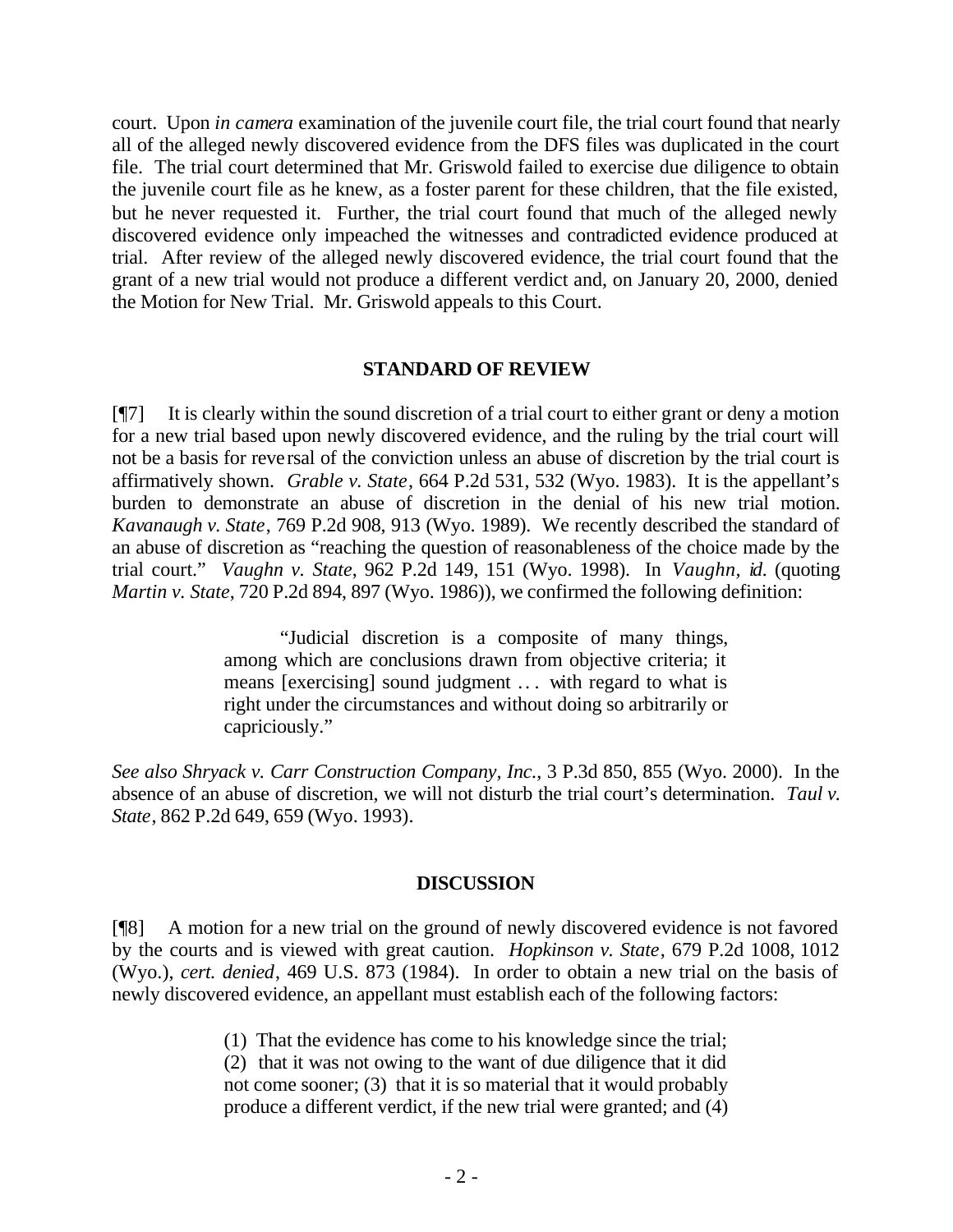that it is not cumulative, viz., speaking to facts in relation to which there was evidence at the trial.

*Opie v. State*, 422 P.2d 84, 85 (Wyo. 1967). All four of these factors must be met for an appellant to be entitled to a new trial, and, if any one factor is not satisfied, there is no error in the denial of the new trial motion. *Grable*, 664 P.2d at 535. Therefore, it is not essential that we address each and every factor if an appellant fails in his burden to satisfy even one of the four factors.

[ $[$ [9] Mr. Griswold identifies four exhibits  $(C, E, X, A)$  in his brief, which he claims qualify as newly discovered evidence. For the reasons set forth below, these exhibits fail to satisfy the standard for newly discovered evidence set forth in *Opie* and, therefore, do not warrant a new trial.

 $[$ [[10] We will jointly address Exhibits C and E which, unlike Exhibits A and X, were not reviewed by the trial judge *in camera* prior to the criminal trial. After careful review of the record presented to this Court, we are not persuaded Mr. Griswold has established that Exhibits C and E satisfy each of the factors of the newly discovered evidence test.

# **A. Exhibit C**

[¶11] Exhibit C is the social summary of W.R.E. 404(b) witness LG prepared for the Weston County juvenile court by a DFS employee, which details the allegations of sexual abuse made by LP against Mr. Griswold in March of 1987. The document includes a recantation of accusations of sexual misconduct alleged by LG while she was in Mr. Griswold's foster care. Mr. Griswold contends it is significant that the exhibit only mentions inappropriate comments and one inappropriate incident directed towards LG by him but does not mention the more serious accusations of sexual intercourse, oral stimulation, masturbation, or other sexual contact alleged by her at trial. In addition, Mr. Griswold maintains this document further reveals that MC, also a W.R.E. 404(b) witness in the trial, did not believe Mr. Griswold had molested his sister, LG. Finally, Mr. Griswold points out that the document is silent as to any suggestion or allegation that MC had himself been a victim of sexual abuse by Mr. Griswold, as was later claimed at trial. The exhibit states, "[MC] did not believe [LG's] story and later [LG] told worker that Mr. Griswold had not done what she said."

# **B. Exhibit E**

[¶12] The second document, Exhibit E, is an evaluation report of LG written by the Wyoming Youth Treatment Center in 1987 upon her discharge from that facility. The document includes a comprehensive clinical assessment of LG and states in part: "[LG] has given differing accounts (lied about) a number of situations since being on the cottage, i.e., molestation by foster father." Mr. Griswold contends this document indicates that LG continued to recant her accusations against him throughout her stay at the Wyoming Youth Treatment Center.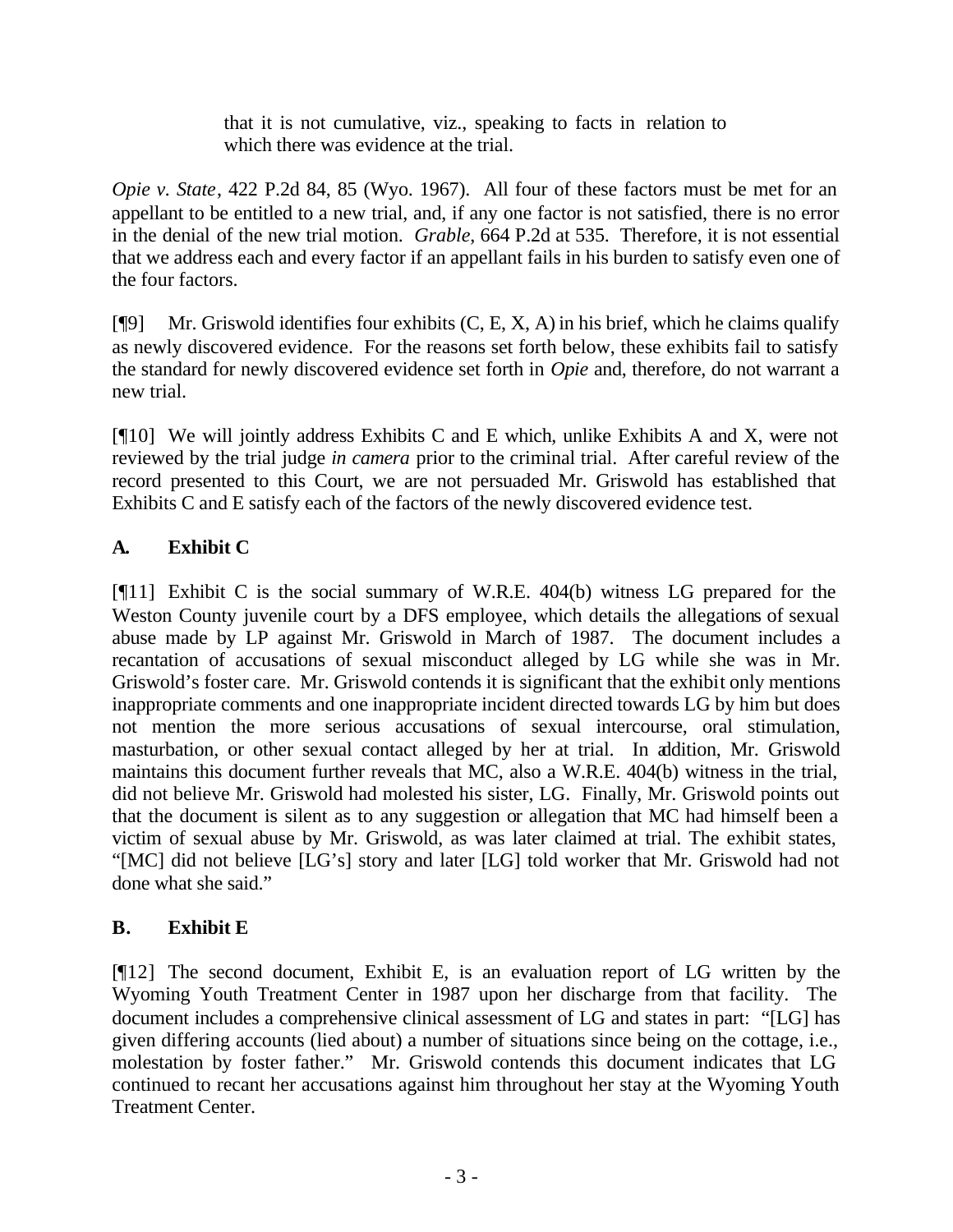[¶13] Mr. Griswold contends the introduction of Exhibits C and E would have produced a different verdict because they are probative evidence on the issue of whether there was in fact sexual contact between him and MC and would prove LG had recanted her accusations. According to Mr. Griswold, Exhibits C and E render the testimony of these two witnesses worthless for the purpose of corroborating the testimony of the victims and likewise dispel any notion of a pattern of sexual abuse by him. For this argument to have merit, it would require that these documents outweigh the trial testimony of these W.R.E. 404(b) witnesses who, under oath, continued to assert their accusations at trial and were subject to crossexamination. Mr. Griswold's argument would similarly require that the documents outweigh the testimony of two additional W.R.E. 404(b) witnesses, which further corroborated the accusations of the victims. Finally, the jury would have to find that the documents outweigh the compelling trial testimony of the victims. As a result of the strength of the corroborating trial testimony, we are not convinced that these exhibits, solely directed toward collateral witnesses, would produce a different verdict if a new trial were granted.

[¶14] Furthermore, the primary purpose of these documents would be to impeach and call into question the credibility of LG's and MC's trial testimony. This Court has said: "New evidence which only impeaches a witness or contradicts evidence produced at the trial is not sufficient to grant a new trial." *Salaz v. State,* 561 P.2d 238, 243 (Wyo. 1977). This information could have only been impeachment evidence, and, for that reason, it does not justify a new trial.

[¶15] We note the issue of due diligence is somewhat overshadowed by the actions of the State in this matter and the effect those actions may have had on the knowledge of the defense. The real possibility that the State had knowledge of the existence of information relating to LG and MC which was not disclosed to the defense is disturbing. However, despite these concerns, we do not believe the introduction of such information would have produced a different verdict.

[¶16] Next, we will jointly address Exhibits A and X, which were reviewed by the trial judge *in camera* prior to the criminal trial. Mr. Griswold completely fails to address three of the four factors of the *Opie* test with regard to Exhibits A and X. As we previously stated, the failure to satisfy even one *Opie* factor is sufficient to uphold the denial of the new trial motion. However, for the purpose of full consideration, we will analyze these two documents by application of the *Opie* standard.

# **C. Exhibit A**

[¶17] Exhibit A was part of a DFS file and includes a caseworker's comments indicating that the brother of one of the victims had apparently reported seeing a "lady in the bag under the bed." The report continues: "[Minor child] admitted that he was lying about the whole thing. He said he made it up."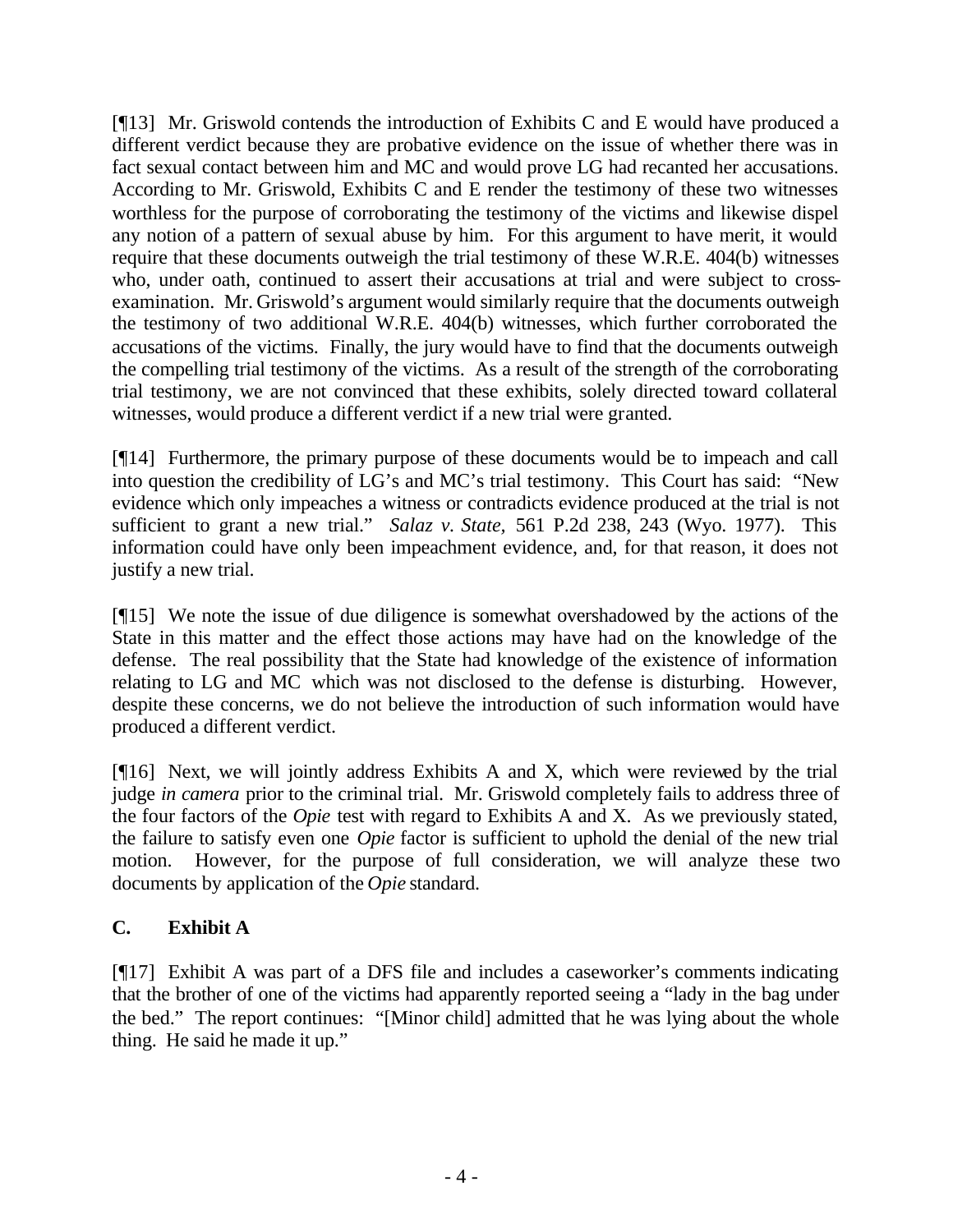### **D. Exhibit X**

[¶18] Exhibit X, which is not included in the record, indicates that one of the victims had been sexually abused by her brothers five years before being placed in Mr. Griswold's foster home. Mr. Griswold contends Exhibit X was relevant to the expert's examination and history of the child and was also relevant to issues such as age appropriate sexual knowledge of the child.

[¶19] We are in complete accord with the trial court that this evidence fails to satisfy the materiality requirement of the *Opie* standard. Mr. Griswold describes Exhibit A as a "tenacious maintaining of a tall tale (about a 'body under a bed') by the brother of [one of the victims]." The trial testimony of the brother was limited to witnessing Mr. Griswold pop out of the bathroom naked in front of him and the victims and seeing the victims undressed in front of Mr. Griswold. While this testimony is certainly relevant, it does not directly corroborate the allegations of sexual abuse for which Mr. Griswold was convicted. Even if we were to assume that Mr. Griswold is arguing Exhibit A goes to the propensity of the brother to exaggerate or lie, the only purpose of the introduction of this document is to impeach the brother's trial testimony. As we have previously stated, a motion for a new trial should be denied if the purported "newly discovered evidence" merely impeaches or contradicts evidence produced at trial. *Salaz,* 561 P.2d at 243. In light of the strength of the evidence produced at trial, we are wholly unconvinced that the introduction of this document would negate the extensive evidence against Mr. Griswold such as to warrant a new trial.

 $[$ [[20] Likewise, Mr. Griswold failed to demonstrate how Exhibit X is "so material that it would probably produce a different verdict." *Opie*, 422 P.2d at 85. He asserts that, without the introduction of Exhibit X, the expert opinions expressed to the jury regarding one of the victims were formed on a less than complete sexual history of the child. However, at trial Dr. William F. Heineke, a licensed professional mental health counselor; Dr. C. Andrew Sirotnak, a pediatrician; and the victim each testified that the inappropriate sexual contact the victim received from her brothers was nothing like what had happened to her with Mr. Griswold. Dr. Heineke further testified that his assessment of the victim, after she had been in Mr. Griswold's foster care, revealed a level of adult sexual knowledge which was significantly more than had been present in his initial assessment of her regarding the inappropriate sexual behavior of her brothers. In sum, it is improbable that these documents would outweigh the overwhelming testimony against Mr. Griswold such that this evidence would play a crucial role in the jury's verdict. The trial court did not abuse its discretion in the determination that Exhibit X failed to satisfy each of the four factors of the *Opie* standard.

[¶21] As a final matter, we have previously recognized that the findings of the trial court based on newly discovered evidence should remain undisturbed by the appellate court except for the most extraordinary circumstances. *Hopkinson*, 679 P.2d at 1022. The trial judge is exceptionally well qualified to make such a decision because he or she watched the case unfold. *Id.* The trial judge is also best situated to assess the probable impact of the evidence